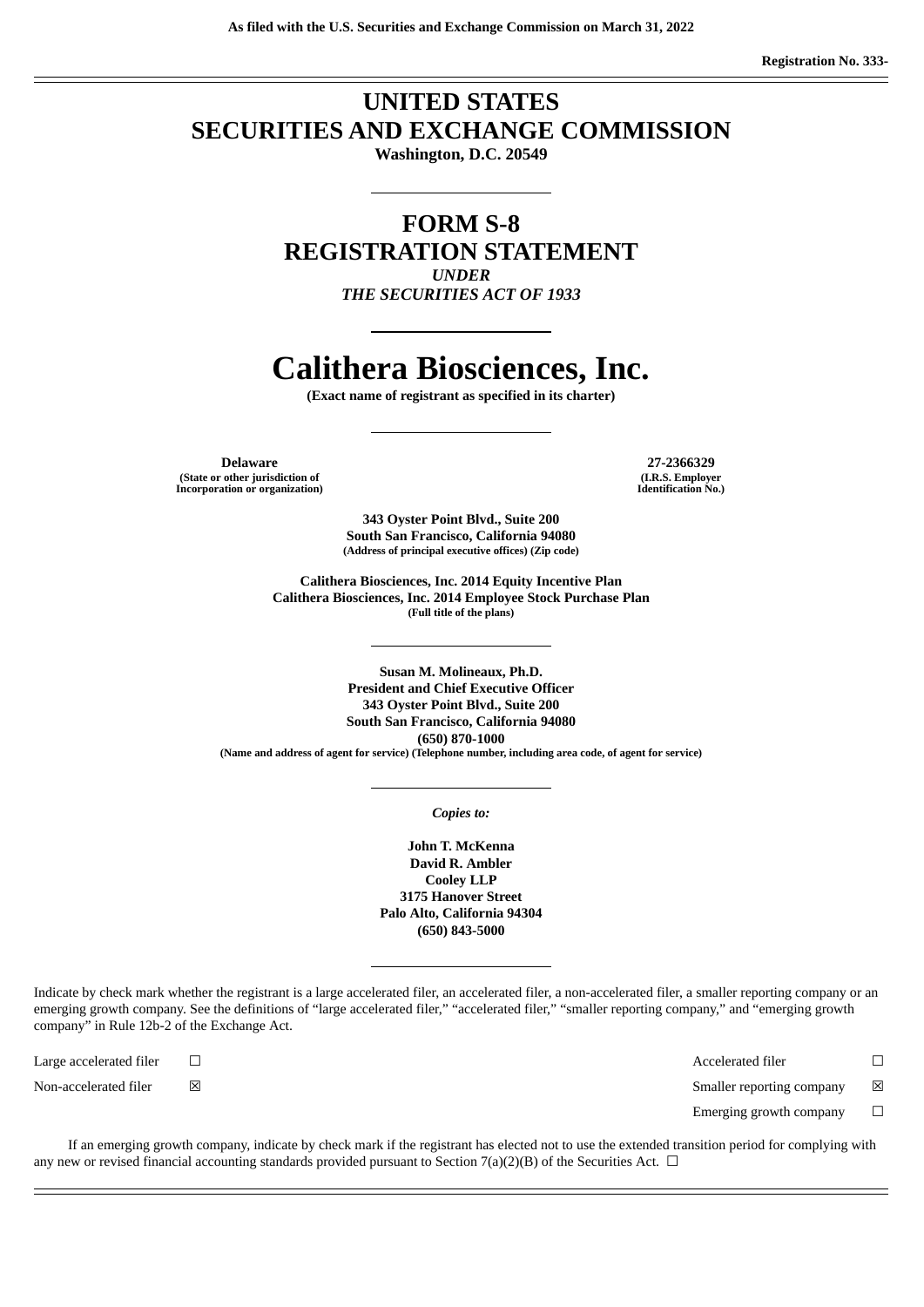## **PART I**

## **EXPLANATORY NOTE**

Calithera Biosciences, Inc. (the "*Registrant*") is filing this Registration Statement on Form S-8 for the purpose of registering an additional (a) 3,085,761 shares of its common stock, par value \$0.0001 per share (the "*Common Stock*"), issuable to eligible persons under the 2014 Equity Incentive Plan, which Common Stock is in addition to the shares of Common Stock registered on the Registrant's registration statements on Form S-8 filed on (i) October 2, 2014 (File No. [333-199126\)](http://www.sec.gov/Archives/edgar/data/1496671/000119312514362229/d798454ds8.htm), (ii) May 11, 2015 (File No. [333-204056\)](http://www.sec.gov/Archives/edgar/data/0001496671/000119312515181948/d923110ds8.htm), (iii) March 15, 2016 (File No. 333-210193), (iv) March 16, 2017 (File No. [333-216740\),](http://www.sec.gov/Archives/edgar/data/0001496671/000119312517085409/d535256ds8.htm) (v) March 8, 2018 (File No. [333-223533\),](http://www.sec.gov/Archives/edgar/data/0001496671/000119312516504443/d159165ds8.htm) (vi) March 7, 2019 (File No. 333-230131), (vii) March 11, 2020 (File No. [333-237089\)](http://www.sec.gov/Archives/edgar/data/1496671/000119312520070405/d831433d8k.htm) and (viii) March 16, 2021 (File No. [333-254351\)](http://www.sec.gov/Archives/edgar/data/1496671/000119312521082911/d129784ds8.htm) (the "*Prior Forms S-8*"), and (b) 250,000 shares of Common Stock issuable to eligible persons under the 2014 Employee Stock Purchase Plan, which Common Stock is in addition to the shares of Common Stock registered on the Prior Forms S-8.

## **PART II**

#### **ITEM 3. INCORPORATION OF CERTAIN DOCUMENTS BY REFERENCE**

Pursuant to General Instruction E to Form S-8, the contents of the Prior Forms S-8 are incorporated by reference herein.

The Registrant hereby incorporates by reference into this Registration Statement the following documents filed by it with the SEC:

- (a) the Registrant's Annual Report on [Form](http://www.sec.gov/ix?doc=/Archives/edgar/data/1496671/000095017022005227/cala-20211231.htm) 10-K for the year ended December 31, 2021, filed with the SEC on March 31, 2022;
- (b) our Current Reports on Form 8-K filed with the SEC on [January](http://www.sec.gov/Archives/edgar/data/0001496671/000119312522021581/d283971d8k.htm) 5, 2022, January 28, 2022 and [March](http://www.sec.gov/ix?doc=/Archives/edgar/data/1496671/000119312522091762/d340920d8k.htm) 31, 2022 (with respect to Items 8.01 and 9.01 therein); and
- (c) The description of the Common Stock contained in the Registrant's Registration Statement on [Form](http://www.sec.gov/Archives/edgar/data/0001496671/000119312514353302/d794789d8a12b.htm) 8-A (File No. 001-36644) filed with the SEC on September 25, 2014 as updated by [Exhibit](http://www.sec.gov/Archives/edgar/data/1496671/000156459020010058/cala-ex43_373.htm) 4.3 to our Annual Report on Form 10-K for the year ended December 31, 2019 and any amendments or reports filed for the purpose of updating such description.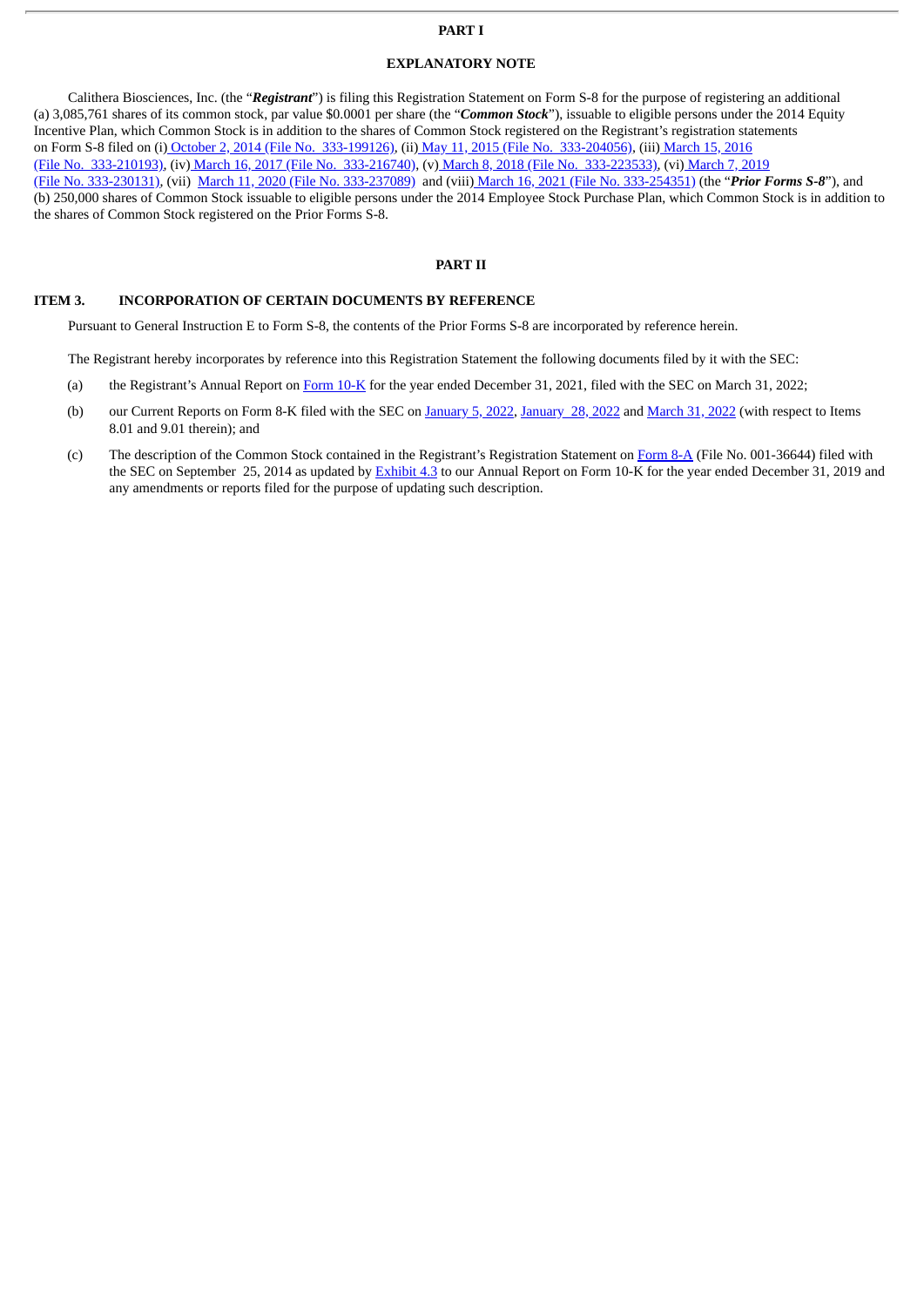All other reports and documents subsequently filed by the Registrant pursuant to Sections 13(a), 13(c), 14 and 15(d) of the Securities Exchange Act of 1934, as amended (other than Current Reports furnished under Item 2.02 or Item 7.01 of Form 8-K and exhibits furnished on such form that relate to such items) on or after the date of this Registration Statement and prior to the filing of a post-effective amendment to this Registration Statement which indicates that all securities offered have been sold or which deregisters all securities then remaining unsold, shall be deemed to be incorporated by reference herein and to be a part of this Registration Statement from the date of the filing of such reports and documents. Any statement contained in a document incorporated or deemed to be incorporated by reference herein shall be deemed to be modified or superseded for purposes of this Registration Statement to the extent that a statement contained herein or in any subsequently filed document that also is deemed to be incorporated by reference herein modifies or supersedes such statement. Any such statement so modified or superseded shall not be deemed, except as so modified or superseded, to constitute a part of this Registration Statement.

# **ITEM 8. EXHIBITS**

|                   |                                                                                  |                         | <b>Incorporated by Reference</b> |         |                        |
|-------------------|----------------------------------------------------------------------------------|-------------------------|----------------------------------|---------|------------------------|
| Exhibit<br>Number | <b>Description</b>                                                               | <b>Schedule</b><br>Form | <b>File Number</b>               | Exhibit | <b>Filing Date</b>     |
| 4.1               | Amended and Restated Certificate of Incorporation of Calithera Biosciences, Inc. | $8-K$                   | 001-36644                        | 3.1     | October 7, 2014        |
| 4.2               | Amended and Restated Bylaws of Calithera Biosciences, Inc.                       | $10-O$                  | 001-36644                        | 3.2     | <b>August 10, 2020</b> |
| 4.3               | Form of Common Stock Certificate                                                 | $S-1$                   | 333-198355                       | 4.1     | September 25, 2014     |
| $5.1*$            | <b>Opinion of Cooley LLP.</b>                                                    |                         |                                  |         |                        |
| $23.1*$           | <b>Consent of Independent Registered Public Accounting Firm.</b>                 |                         |                                  |         |                        |
| $23.2*$           | Consent of Cooley LLP (included in Exhibit 5.1).                                 |                         |                                  |         |                        |
| $24.1*$           | Power of Attorney (see signature page hereto).                                   |                         |                                  |         |                        |
| 99.1              | Calithera Biosciences, Inc. 2014 Equity Incentive Plan., as amended              | $8-K$                   | 001-36644                        | 99.1    | January 26, 2021       |
| 99.4              | 2014 Employee Stock Purchase Plan.                                               | $S-1$                   | 333-198355                       | 10.6    | September 25, 2014     |
| $107*$            | <b>Filing Fee Table</b>                                                          |                         |                                  |         |                        |

\* Filed herewith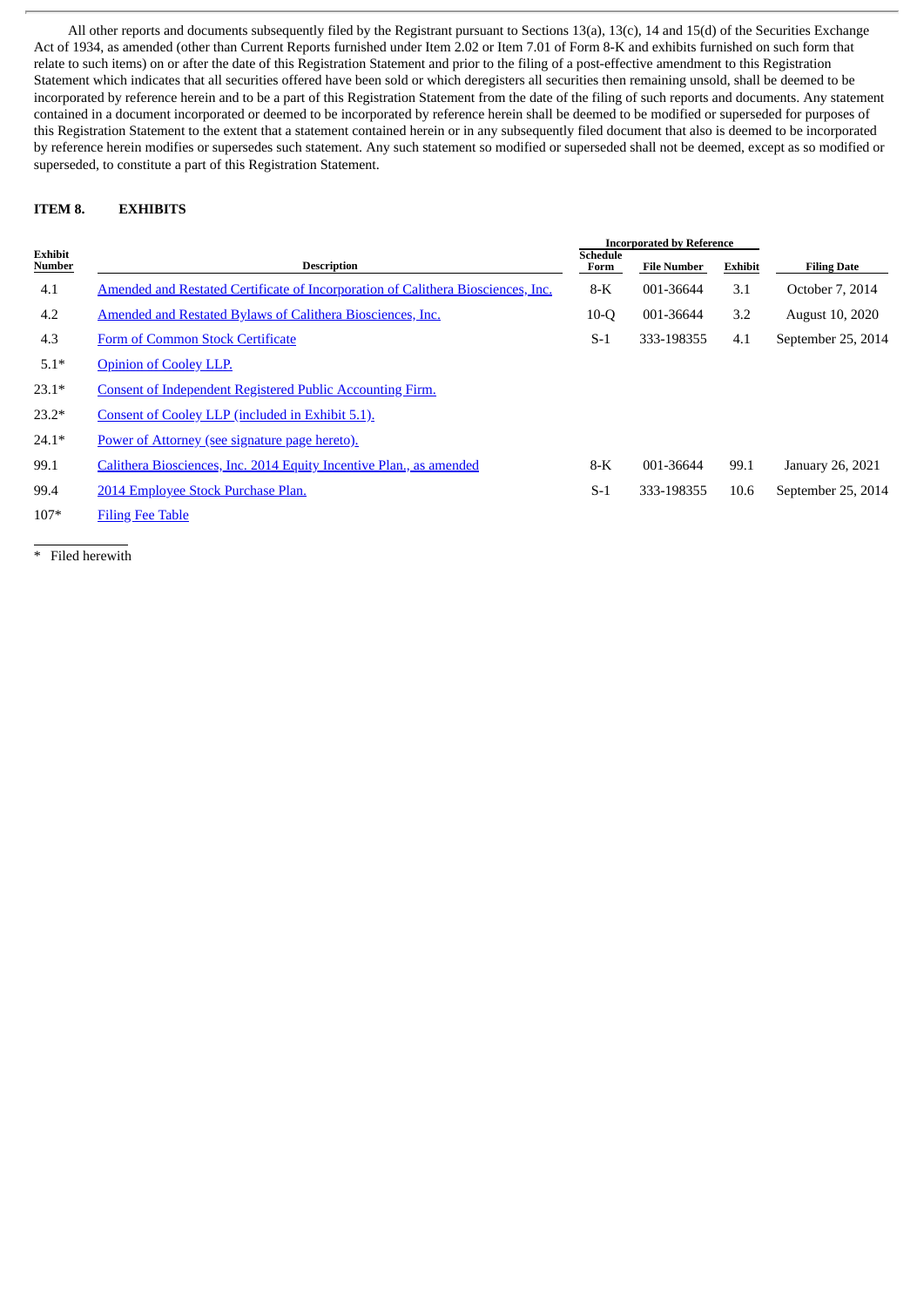## **SIGNATURES**

Pursuant to the requirements of the Securities Act of 1933, as amended, the Registrant certifies that it has reasonable grounds to believe that it meets all of the requirements for filing on Form S-8 and has duly caused this Registration Statement to be signed on its behalf by the undersigned, thereunto duly authorized, in the city of South San Francisco, State of California, on March 31, 2022.

# **CALITHERA BIOSCIENCES, INC.**

By: /s/ Susan M. Molineaux

Susan M. Molineaux, Ph.D. President and Chief Executive Officer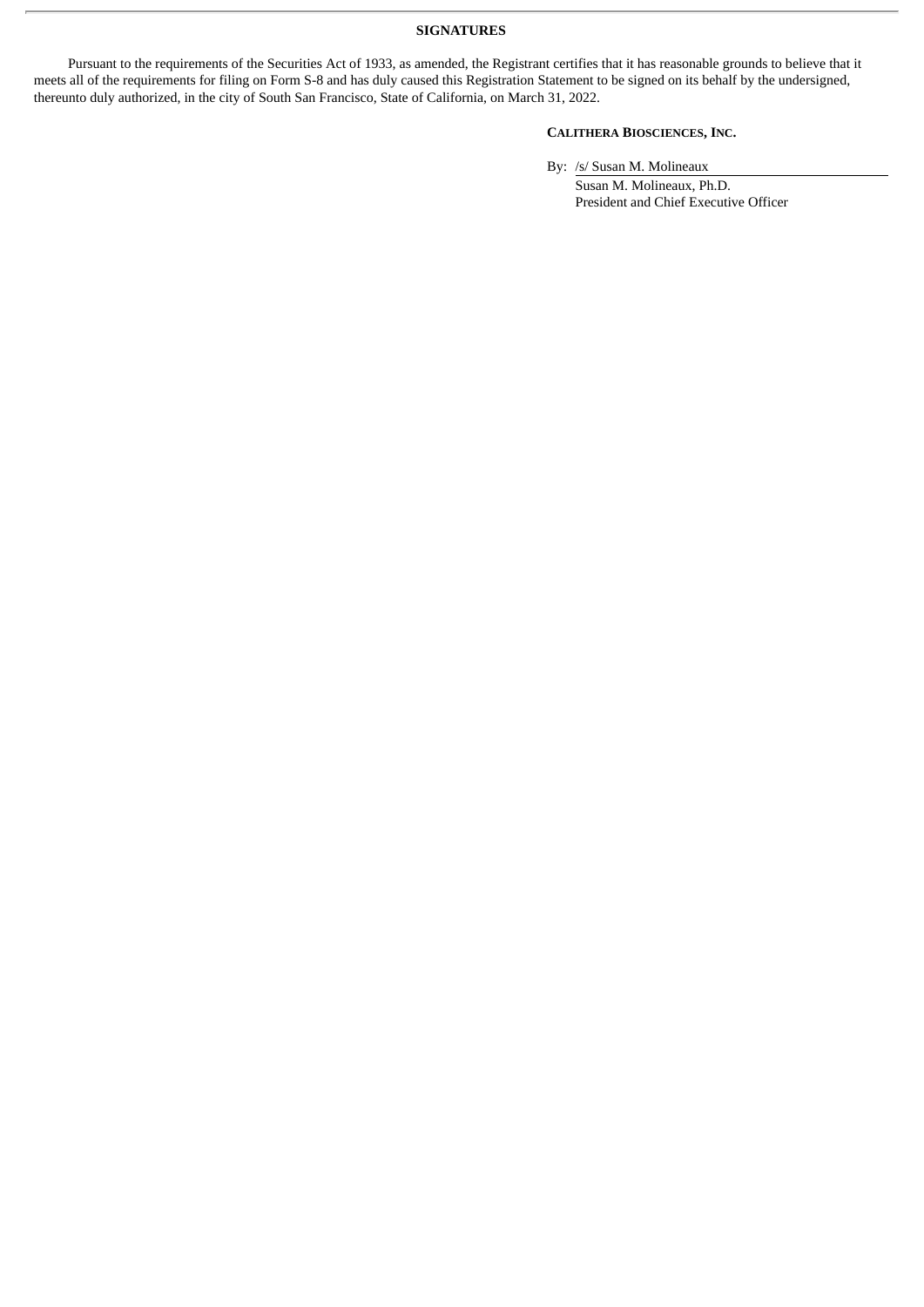## **POWER OF ATTORNEY**

<span id="page-4-0"></span>**KNOW ALL PERSONS BY THESE PRESENTS**, that each person whose signature appears below constitutes and appoints Susan M. Molineaux, Ph.D. and Stephanie Wong, and each or any one of them, his or her true and lawful attorney-in-fact and agent, with full power of substitution and resubstitution, for him and in his name, place and stead, in any and all capacities, to sign any and all amendments (including posteffective amendments) to this Registration Statement, and to file the same, with all exhibits thereto, and other documents in connection therewith, with the Securities and Exchange Commission, granting unto said attorneys-in-fact and agents, and each of them, full power and authority to do and perform each and every act and thing requisite and necessary to be done in connection therewith, as fully to all intents and purposes as he or she might or could do in person, hereby ratifying and confirming all that said attorneys-in-fact and agents, or any of them, or their or his or her substitutes or substitute, may lawfully do or cause to be done by virtue hereof.

Pursuant to the requirements of the Securities Act of 1933, this Registration Statement has been signed by the following persons in the capacities and on the dates indicated.

| Signature                                               | <b>Title</b>                                                                          | <b>Date</b>    |  |  |
|---------------------------------------------------------|---------------------------------------------------------------------------------------|----------------|--|--|
| /s/ Susan M. Molineaux<br>Susan M. Molineaux, Ph.D.     | President, Chief Executive Officer and Director<br>(Principal Executive Officer)      | March 31, 2022 |  |  |
| /s/ Stephanie Wong<br>Stephanie Wong                    | Chief Financial Officer and Secretary<br>(Principal Financial and Accounting Officer) | March 31, 2022 |  |  |
| /s/ Sunil Agarwal<br>Sunil Agarwal, M.D.                | <b>Director</b>                                                                       | March 31, 2022 |  |  |
| /s/ Jonathan G. Drachman<br>Jonathan G. Drachman, M.D.  | <b>Director</b>                                                                       | March 31, 2022 |  |  |
| /s/ Scott Garland<br><b>Scott Garland</b>               | Director                                                                              | March 31, 2022 |  |  |
| /s/ Suzy Jones<br><b>Suzy Jones</b>                     | <b>Director</b>                                                                       | March 31, 2022 |  |  |
| /s/ Keith Orford<br>Keith Orford, M.D., Ph.D.           | <b>Director</b>                                                                       | March 31, 2022 |  |  |
| /s/ Deepa R. Pakianathan<br>Deepa R. Pakianathan, Ph.D. | Director                                                                              | March 31, 2022 |  |  |
| /s/ Blake Wise<br><b>Blake Wise</b>                     | <b>Director</b>                                                                       | March 31, 2022 |  |  |
| /s/ H. Ward Wolff<br>H. Ward Wolff                      | Director                                                                              | March 31, 2022 |  |  |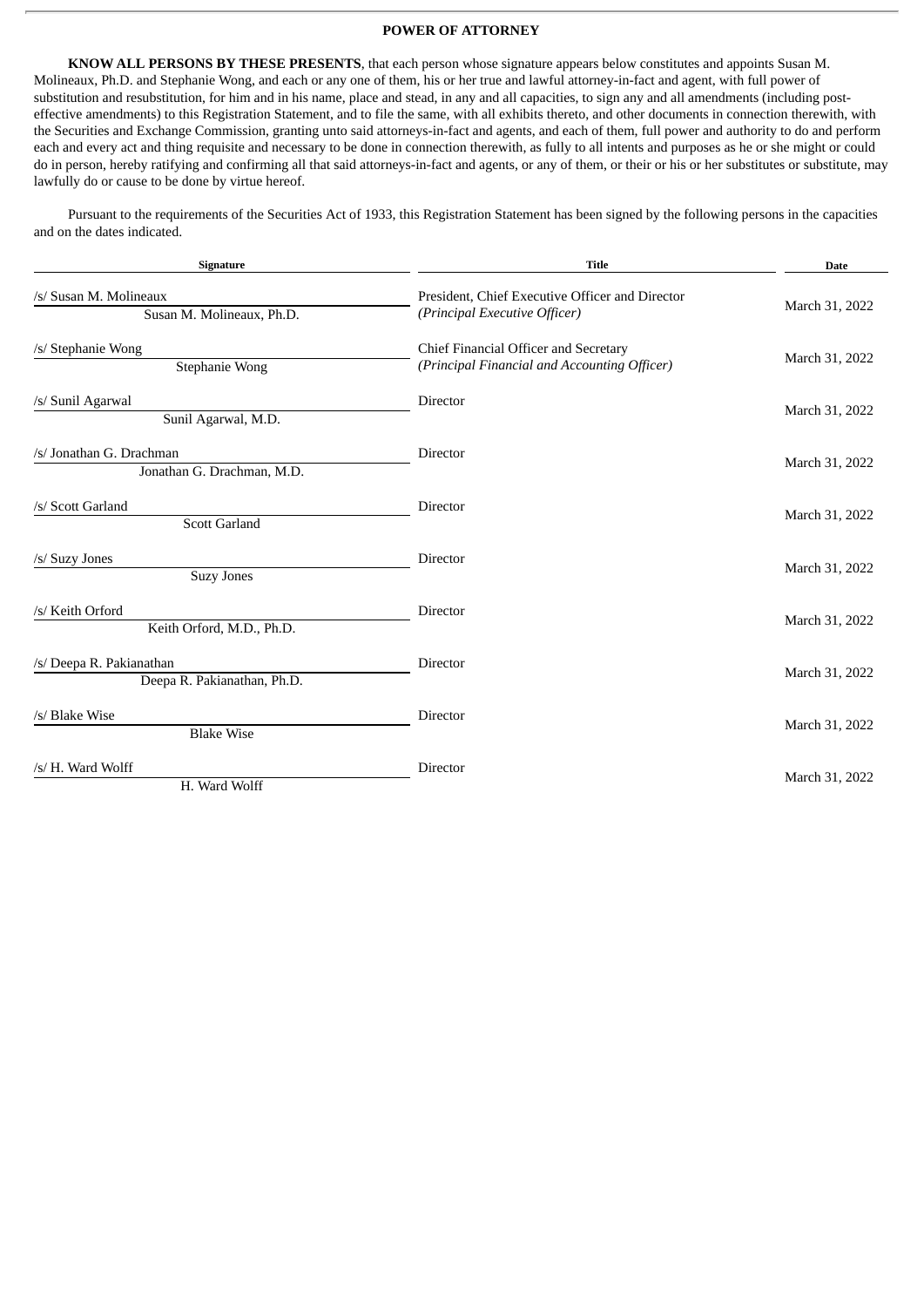<span id="page-5-0"></span>

David Ambler +1 650 843 5899 dambler@cooley.com

March 31, 2022

Calithera Biosciences, Inc. 343 Oyster Point Blvd. Suite 200 South San Francisco, California 94080

## Ladies and Gentlemen:

We have acted as counsel to Calithera Biosciences, Inc., a Delaware corporation (the "*Company*"), in connection with the filing of a registration statement on Form S-8 (the "*Registration Statement*") with the Securities and Exchange Commission covering the offering of up to 3,335,761 shares (the "*Shares*") of the Company's Common Stock, par value \$0.0001 per share ("*Common Stock*"), consisting of (a) 3,085,761 shares of Common Stock issuable pursuant to the Company's 2014 Equity Incentive Plan (the "*2014 Plan*") and (b) 250,000 shares of Common Stock issuable pursuant to the Company's 2014 Employee Stock Purchase Plan (together with the 2014 Plan, the "*Plans*").

In connection with this opinion, we have examined and relied upon (a) the Registration Statement and related prospectuses, (b) the Plans, (c) the Company's Amended and Restated Certificate of Incorporation, including its Certificate of Designations of Preferences, Rights and Limitations of Series A Preferred Stock, and Amended and Restated Bylaws, each as currently in effect and (d) originals or copies certified to our satisfaction of such other records, documents, certificates, memoranda and other instruments as in our judgment are necessary or appropriate to enable us to render the opinion expressed below. We have assumed the genuineness of all signatures, the authenticity of all documents submitted to us as originals, and the conformity to originals of all documents submitted to us as copies, the accuracy, completeness and authenticity of certificates of public officials and the due authorization, execution and delivery of all documents by all persons other than the Company where authorization, execution and delivery are prerequisites to the effectiveness thereof. As to certain factual matters, we have relied upon a certificate of an officer of the Company and have not independently verified such matters.

Our opinion is expressed only with respect to the General Corporation Law of the State of Delaware. We express no opinion to the extent that any other laws are applicable to the subject matter hereof and express no opinion and provide no assurance as to compliance with any federal or state securities law, rule or regulation.

On the basis of the foregoing, and in reliance thereon, we are of the opinion that the Shares, when sold and issued in accordance with the Plans, the Registration Statement and related prospectuses, will be validly issued, fully paid, and nonassessable (except as to shares issued pursuant to deferred payment arrangements, which will be fully paid and nonassessable when such deferred payments are made in full).

> Cooley LLP 3175 Hanover Street Palo Alto, CA 94304-1130 t: (650) 843-5000 f: (650) 849-7400 cooley.com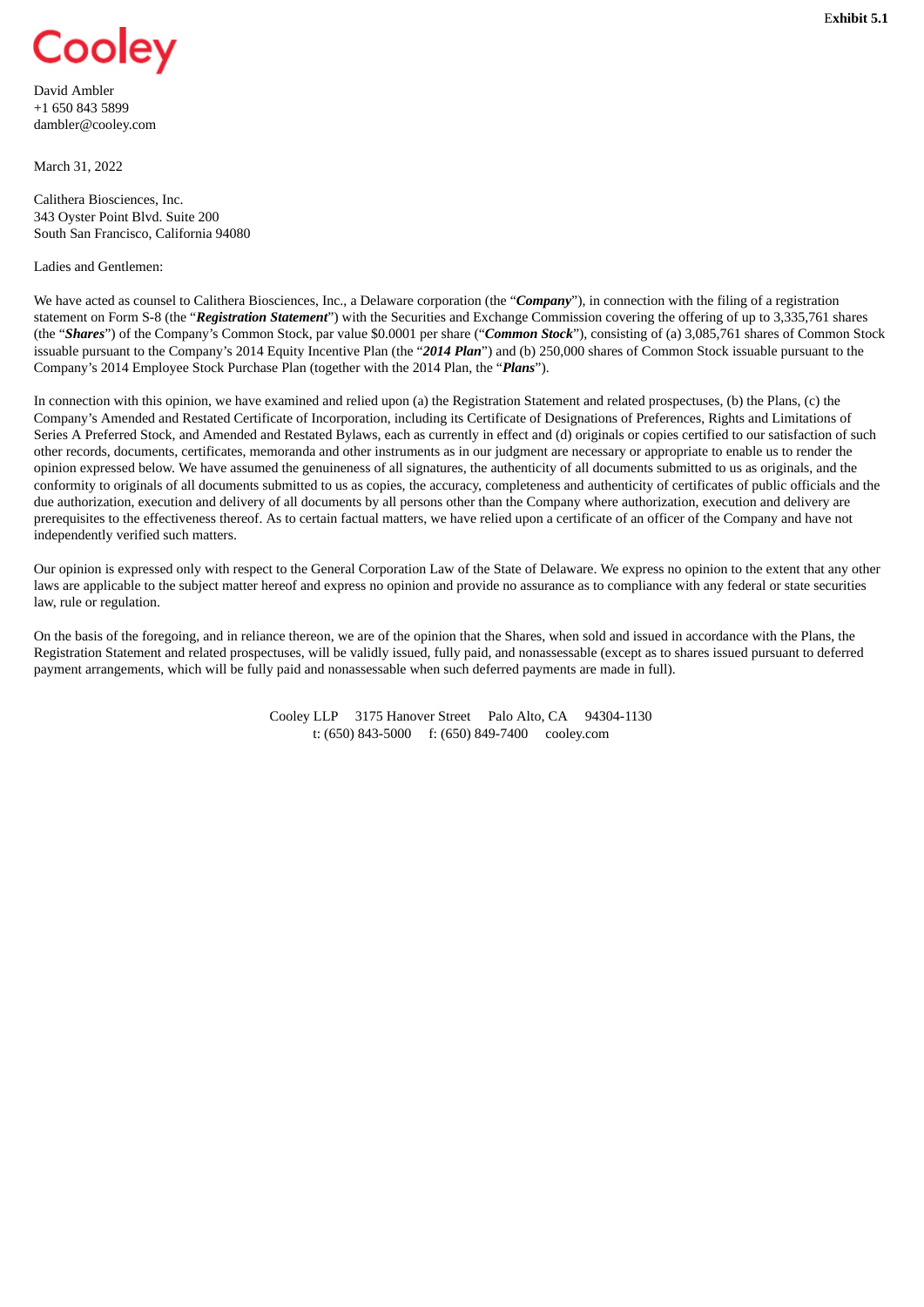

Calithera Biosciences, Inc. March 31, 2022 Page Two

We consent to the filing of this opinion as an exhibit to the Registration Statement.

Sincerely,

Cooley LLP

By: /s/ David Ambler David Ambler

> Cooley LLP 3175 Hanover Street Palo Alto, CA 94304-1130 t: (650) 843-5000 f: (650) 849-7400 cooley.com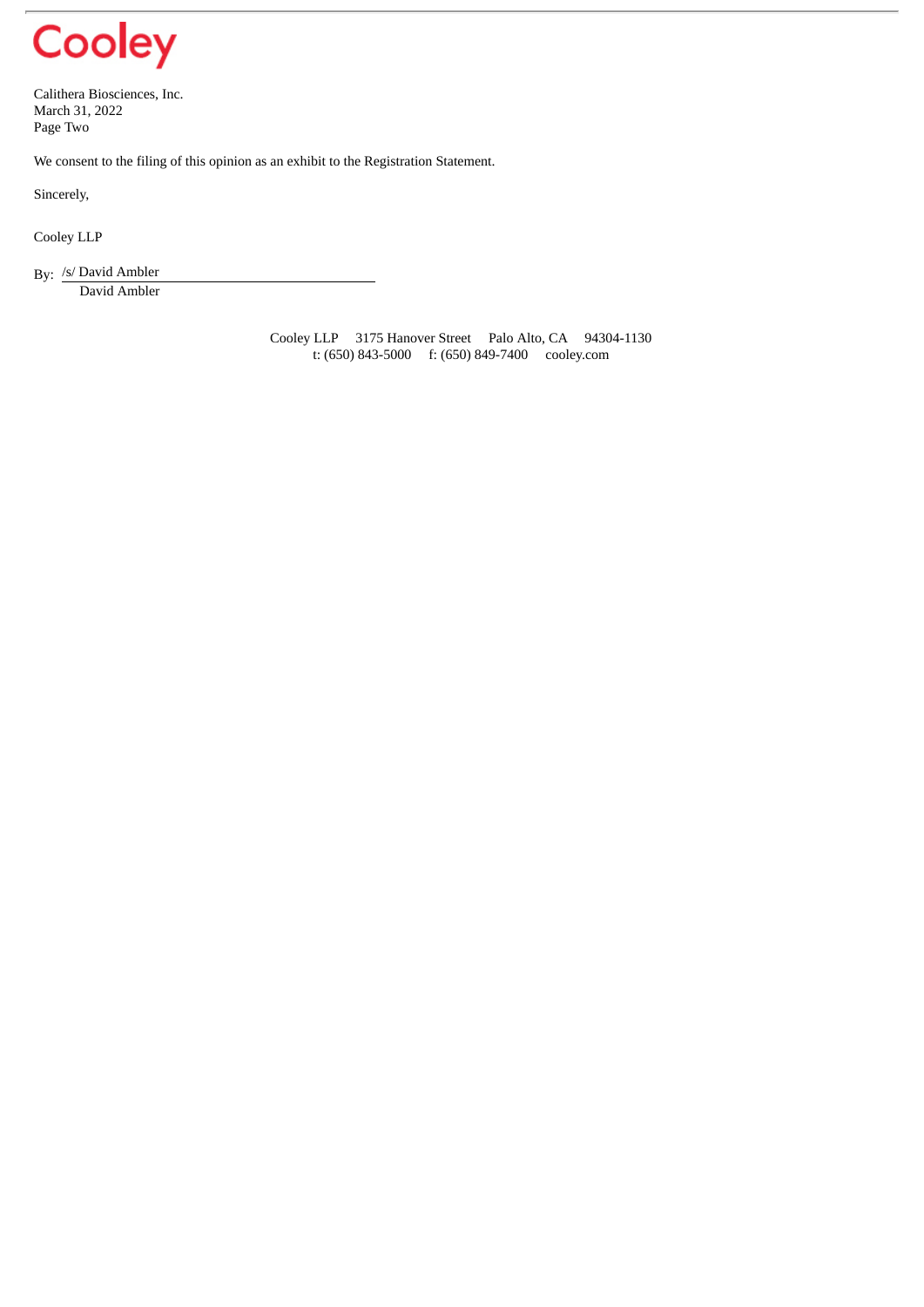## **CONSENT OF INDEPENDENT REGISTERED PUBLIC ACCOUNTING FIRM**

<span id="page-7-0"></span>We consent to the incorporation by reference in the Registration Statement (Form S-8) pertaining to the Calithera Biosciences, Inc. 2014 Equity Incentive Plan and the Calithera Biosciences, Inc. 2014 Employee Stock Purchase Plan of our report dated March 31, 2022, with respect to the consolidated financial statements of Calithera Biosciences, Inc. included in its Annual Report (Form 10-K) for the year ended December 31, 2021, filed with the Securities and Exchange Commission.

/s/ Ernst & Young LLP

Redwood City, CA March 31, 2022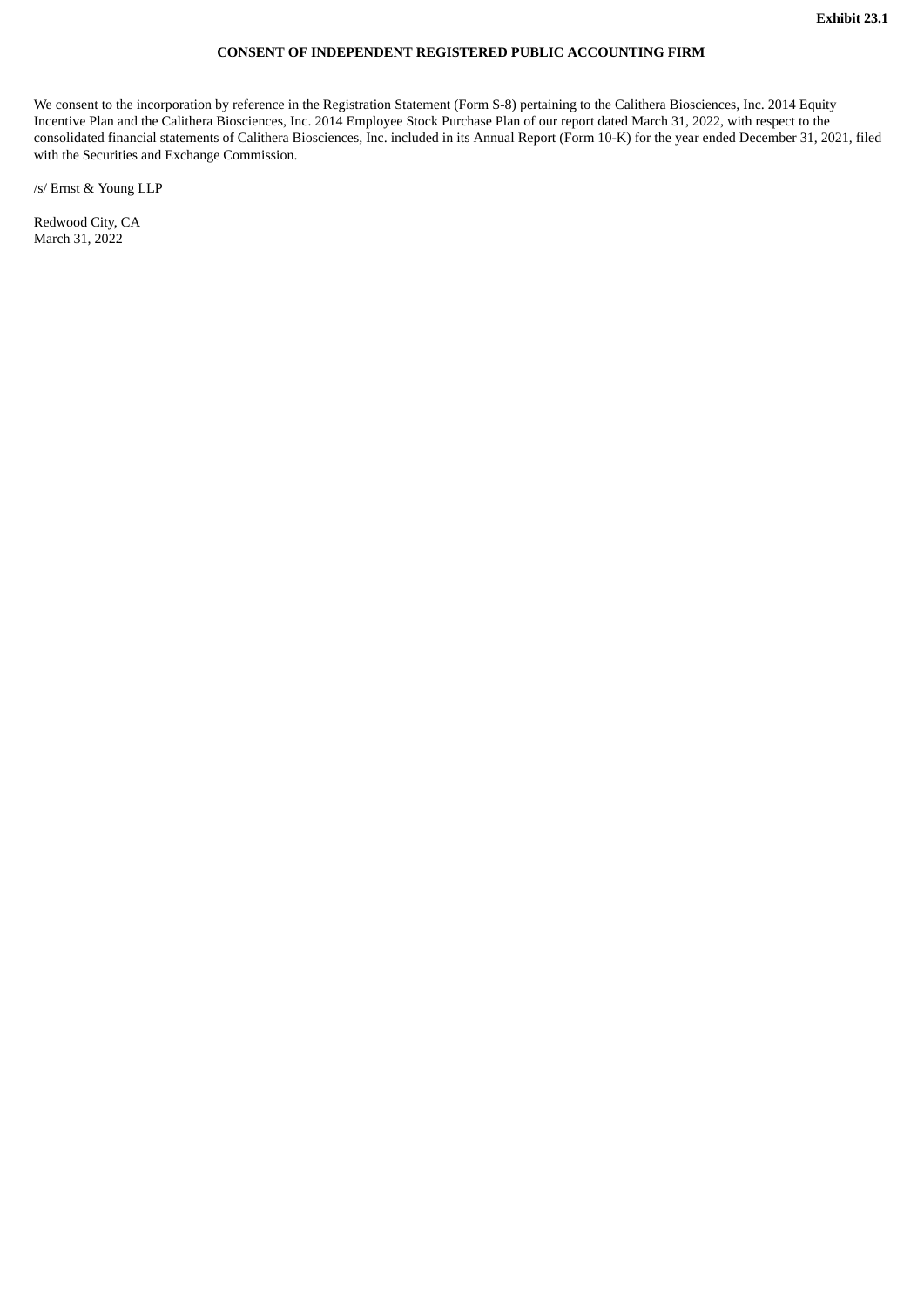#### **CALCULATION OF FILING FEE TABLES**

## **Form S-8**

## **Calithera Biosciences, Inc.**

## **Table 1: Newly Registered Securities**

<span id="page-8-0"></span>

| Equity<br>2014 Equity Incentive Plan<br>(Common stock, \$0.0001)<br>\$1,666,310.94<br>.0000927<br>Other<br>3,085,761(2)<br>154.47<br>par value per share)<br>0.54(4)<br>\$.<br>S.<br>2014 Employee Stock<br>Equity<br>Purchase Plan (Common<br>stock, \$0.0001 par value<br>250,000(3)<br>.0000927<br>Other<br>0.54(5)<br>135,000.00<br>12.52<br>per share)<br>S.<br>SS.<br>\$1,801,310.92<br>166.99<br><b>Total Offering Amounts</b><br><b>Total Fee Offsets</b><br>N/A<br>166.99<br>Net Fee Due | <b>Security Type</b> | <b>Security Class Title</b> | Fee<br><b>Calculation</b><br>Rule | Amount to<br>he<br>Registered(1) | Proposed<br>Maximum<br><b>Offering</b><br>Price Per<br>Share |  | Proposed<br>Maximum<br>Aggregate<br><b>Offering Price</b> | <b>Fee Rate</b> | Amount of<br><b>Registration</b><br>Fee |  |
|---------------------------------------------------------------------------------------------------------------------------------------------------------------------------------------------------------------------------------------------------------------------------------------------------------------------------------------------------------------------------------------------------------------------------------------------------------------------------------------------------|----------------------|-----------------------------|-----------------------------------|----------------------------------|--------------------------------------------------------------|--|-----------------------------------------------------------|-----------------|-----------------------------------------|--|
|                                                                                                                                                                                                                                                                                                                                                                                                                                                                                                   |                      |                             |                                   |                                  |                                                              |  |                                                           |                 |                                         |  |
|                                                                                                                                                                                                                                                                                                                                                                                                                                                                                                   |                      |                             |                                   |                                  |                                                              |  |                                                           |                 |                                         |  |
|                                                                                                                                                                                                                                                                                                                                                                                                                                                                                                   |                      |                             |                                   |                                  |                                                              |  |                                                           |                 |                                         |  |
|                                                                                                                                                                                                                                                                                                                                                                                                                                                                                                   |                      |                             |                                   |                                  |                                                              |  |                                                           |                 |                                         |  |
|                                                                                                                                                                                                                                                                                                                                                                                                                                                                                                   |                      |                             |                                   |                                  |                                                              |  |                                                           |                 |                                         |  |
|                                                                                                                                                                                                                                                                                                                                                                                                                                                                                                   |                      |                             |                                   |                                  |                                                              |  |                                                           |                 |                                         |  |

(1) Pursuant to Rule 416(a) under the Securities Act of 1933, as amended (the "**Securities Act**"), this Registration Statement shall also cover any additional shares of common stock that become issuable under the above-named plans by reason of any stock dividend, stock split, recapitalization or any other similar transaction effected without receipt of consideration which results in an increase in the number of Calithera Biosciences, Inc.'s (the "**Registrant**") outstanding shares of common stock, par value \$0.0001 per share (the "**Common Stock**").

(2) Represents additional shares of the Registrant's Common Stock reserved for future grant under the Calithera Biosciences, Inc. 2014 Equity Incentive Plan (the "**2014 Plan**") as a result of the automatic increase in shares reserved thereunder on January 1, 2022 pursuant to the terms of the 2014 Plan. The 2014 Plan provides that an additional number of shares will automatically be added annually to the shares authorized for issuance under the 2014 Plan on January 1, 2022 and ending on (and including) January 1, 2024 in an amount equal to 4% of the total number of shares of the Registrant's capital stock outstanding on December 31st of the preceding calendar year, except that, before the date of any such increase, the Registrant's board of directors may determine that the increase for such year will be a lesser number of shares.